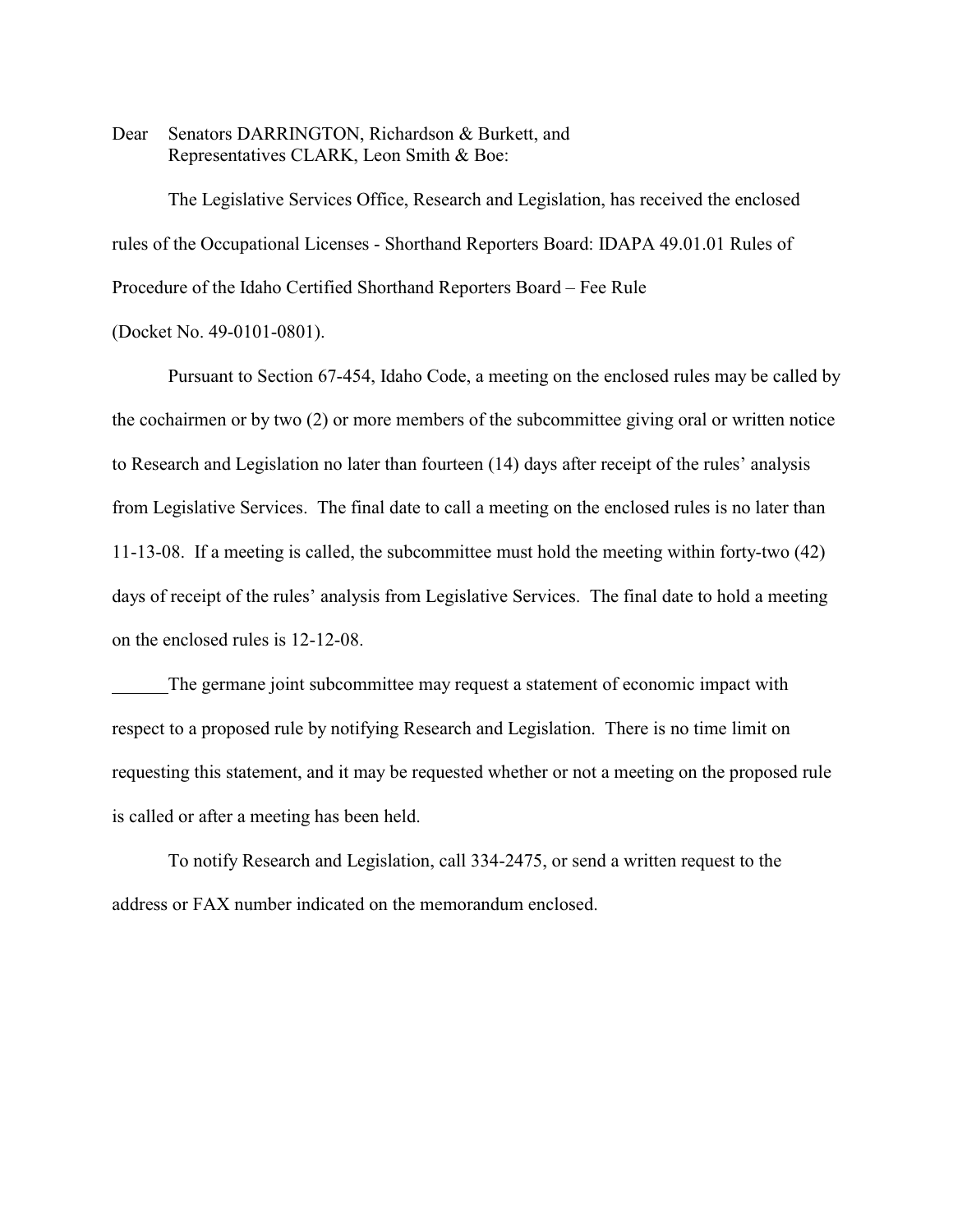# **MEMORANDUM**

| TO:             | Subcommittees for Administrative Rules Review of the Senate Judiciary and<br>Rules Committee and the House Judiciary, Rules, and Administration Committee       |
|-----------------|-----------------------------------------------------------------------------------------------------------------------------------------------------------------|
| FROM:           | Eric Milstead, Principal Research Analyst                                                                                                                       |
| DATE:           | October 24, 2008                                                                                                                                                |
| <b>SUBJECT:</b> | Bureau of Occupational Licenses - IDAPA 49.01.01 Rules of Procedure of the<br>Idaho Certified Shorthand Reporters Board – Fee Rule<br>(Docket No. 49-0101-0801) |

The Bureau of Occupational Licenses has submitted temporary and proposed rules at IDAPA 49.01.01 - Rules of Procedure of the Idaho Certified Shorthand Reporters Board. Due to a delay in transmitting the rule from the Office of Administrative Rules, LSO just received this rule on October 20, 2008. The Board states that negotiated rulemaking was not conducted because the changes were discussed in an open meeting of the Board and should not be controversial. The effective date of the temporary rule was August 12, 2008.

According to the Board, the principal changes found in the temporary and proposed rule stem from the passage of 2008 House Bill 409. The rules authorize the Board to impose civil fines and recover certain costs stemming from disciplinary cases. In addition, the Board has adopted in its rules fees that previously had been authorized in statute but were not reflected in its rules. The fees found in the temporary and proposed rule are consistent with those found in statute. (See, Temporary and Proposed Rule, Section 125).

The temporary and proposed rule appears to be within the authority granted to the Board under Section 54-3107, Idaho Code.

cc: Bureau of Occupational Licenses Tana Cory, Bureau Chief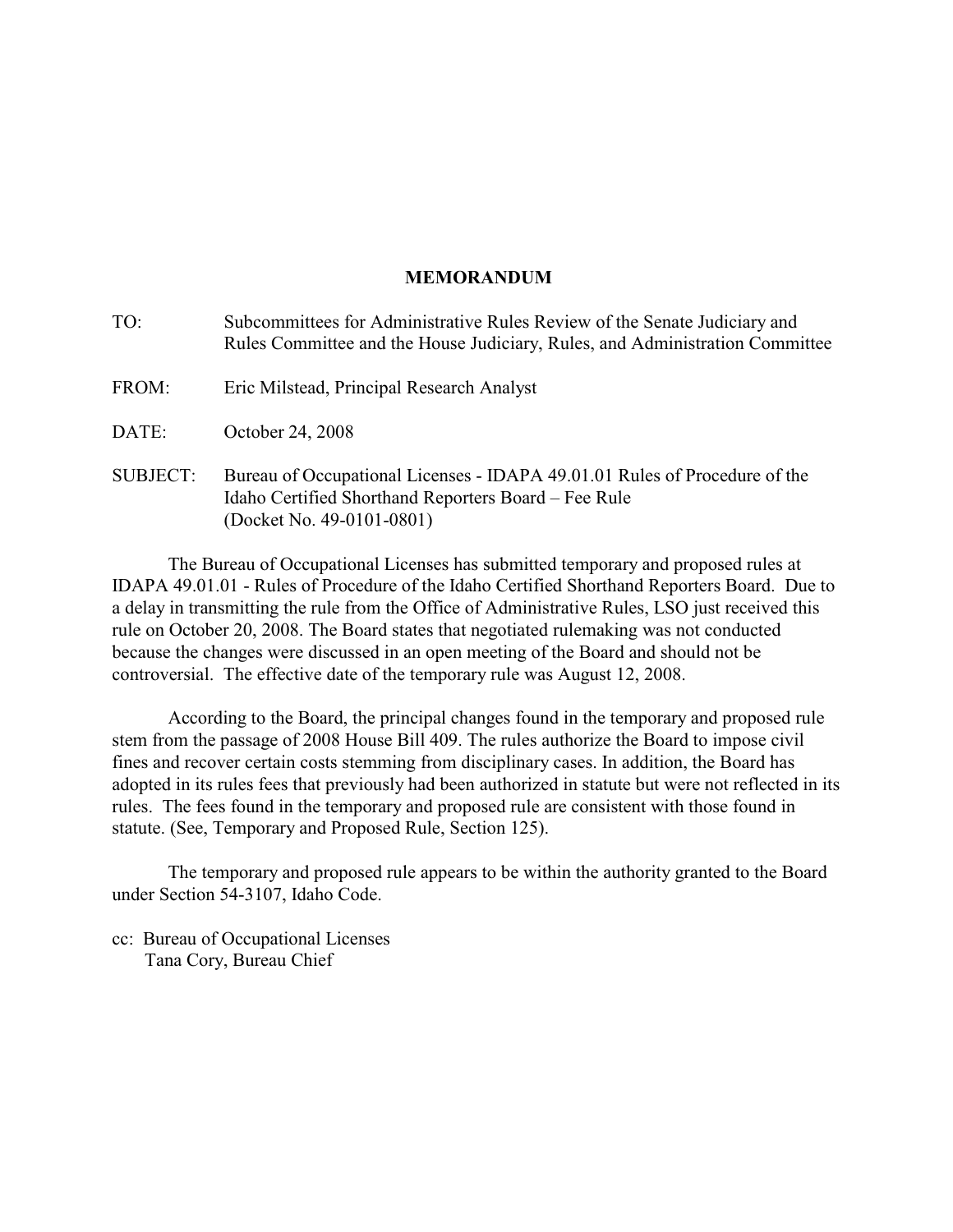# **IDAPA 49 - CERTIFIED SHORTHAND REPORTERS 49.01.01 - RULES OF PROCEDURE OF THE IDAHO CERTIFIED SHORTHAND REPORTERS BOARD DOCKET NO. 49-0101-0801 (FEE RULE)**

# **NOTICE OF RULEMAKING - TEMPORARY AND PROPOSED RULE**

**EFFECTIVE DATE:** The effective date of the temporary rule is August 12, 2008.

**AUTHORITY:** In compliance with Sections 67-5221(1) and 67-5226, Idaho Code, notice is hereby given that this agency has adopted a temporary rule, and proposed rulemaking procedures have been initiated. The action is authorized pursuant to Section 54-3107, Idaho Code.

**PUBLIC HEARING SCHEDULE:** Public hearing(s) concerning this rulemaking will be scheduled if requested in writing by twenty-five (25) persons, a political subdivision, or an agency, not later than October 15, 2008.

The hearing site(s) will be accessible to persons with disabilities. Requests for accommodation must be made not later than five  $(5)$  days prior to the hearing, to the agency address below.

**DESCRIPTIVE SUMMARY:** The following is the required finding and concise statement of its supporting reasons for adopting a temporary rule and a nontechnical explanation of the substance and purpose of the proposed rulemaking:

Rule 008 changes the requirement for notification of name or address change from immediately to 14 days. Rule 125 establishes fees, which have not changed, but have been moved from the law to the rules to be consistent with other boards. Adds that fees are not refundable. Adds Rule 150 to clarify that renewals and reinstatements are subject to the Bureau's statute, Idaho Code 67-2614. Rule 200 allows the board to terminate applications that have lacked activity for a year. Rule 400 changes temporary certification to a temporary permit. Rule 500 allows the board more flexibility in discipline and gives them the ability to impose a civil fine of up to \$1,000 for each violation of the board's code. It also allows the board to recover costs and fees of investigation and prosecution. Further, makes technical updates throughout for example changing president to chairman and "the act" to the relevant code reference.

**TEMPORARY RULE JUSTIFICATION:** Pursuant to Section 67-5226(1)(b), Idaho Code, the Governor has found that temporary adoption of the rule is appropriate for the following reasons:

The 2008 Legislature passed HB 409. These rule changes are necessary to comply with the law. The Board of Certified Shorthand Reporters is now contracting for services with the Bureau and changes were necessary to accommodate the move.

**FEE SUMMARY:** The following is a specific description of the fee or charge imposed or increased:

The 2008 Legislature passed HB409 which sets fee caps in the law. This law change now sets the cap in law and the Board will set the fees in rule. This is consistent with other Boards served by the Bureau. These rules also allow the board to impose civil fines and recover costs and fees in disciplinary cases. This protects the public by giving the board additional tools for discipline and the ability to recover investigative and legal costs from the person in violation and not the other licensees.

**FISCAL IMPACT:** The following is a specific description, if applicable, of any negative fiscal impact on the state general fund greater than ten thousand dollars (\$10,000) during the fiscal year resulting from this rulemaking:

Since the fees will remain the same, there will be no fiscal impact. There may be a small positive fiscal impact for the civil fines and costs and fees since the Board will be able to recover costs. Given the small number of disciplinary matters for this board, this impact will be minimal. However, any recovery of costs will help minimize future fee increases.

**NEGOTIATED RULEMAKING:** Pursuant to Section 67-5220, Idaho Code, negotiated rulemaking was not conducted because the changes should not be controversial and were discussed in an open meeting of the Board.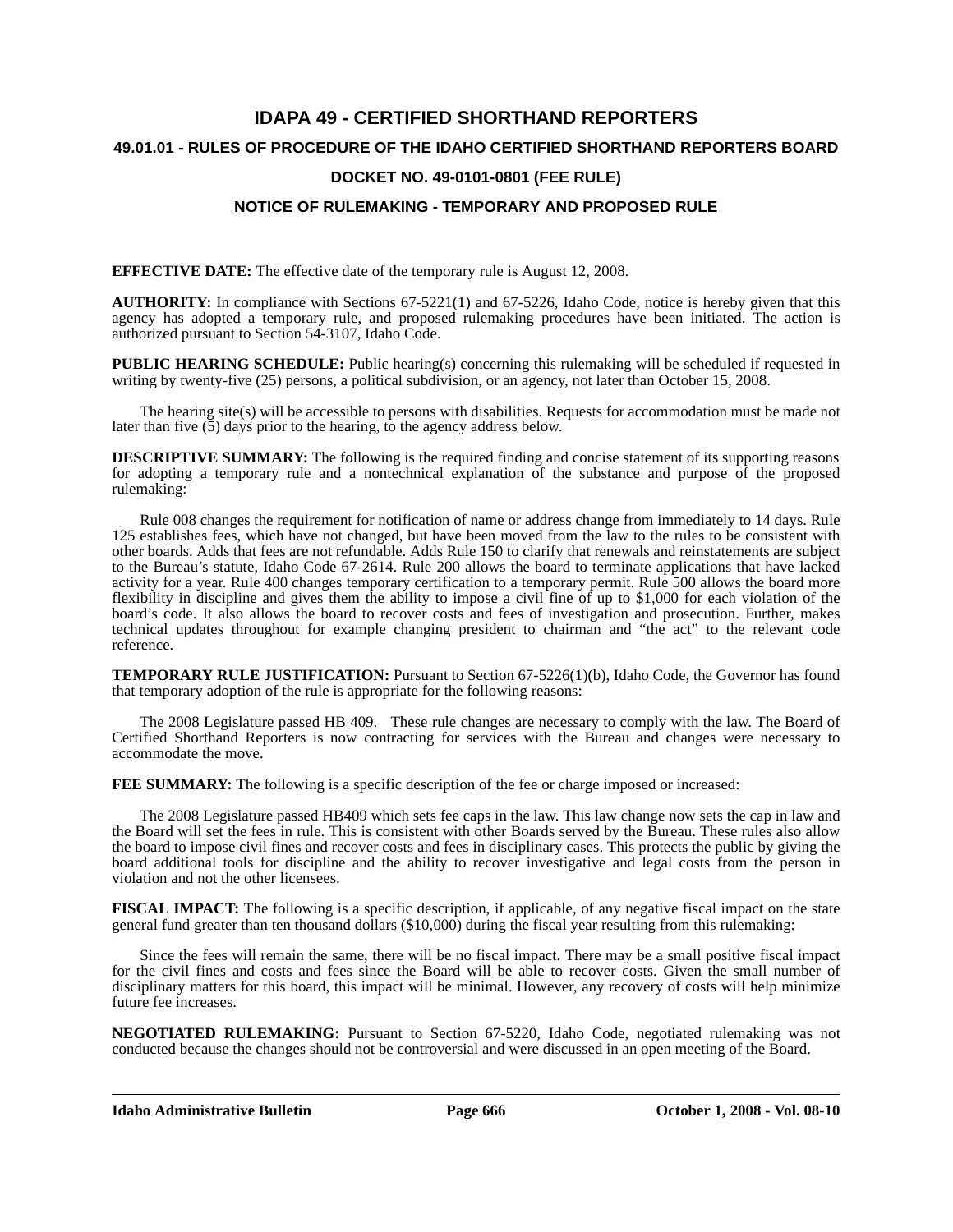#### *CERTIFIED SHORTHAND REPORTERS Docket No. 49-0101-0801 Procedure of the Idaho Certified Shorthand Reporters Board*

**ASSISTANCE ON TECHNICAL QUESTIONS, SUBMISSION OF WRITTEN COMMENTS:** For assistance on technical questions concerning the proposed rule, contact Cherie Simpson at (208) 334-3233.

Anyone may submit written comments regarding this proposed rulemaking. All written comments must be directed to the undersigned and must be delivered on or before October 22, 2008.

DATED this 20th day of August, 2008.

Tana Cory Bureau Chief Bureau of Occupational Licenses 1109 Main St. Ste. 220 Boise, ID 83702 (208) 334-3233 Ph. (208) 334-3945,fax

# **THE FOLLOWING IS THE TEXT OF DOCKET NO. 49-0101-0801**

# **008. CHANGES IN NAME AND ADDRESS -- ADDRESS FOR NOTIFICATION PURPOSES.**

**01. Change of Name**. Whenever a change of registrant name occurs, the Board must be *immediately* notified of the change within fourteen (14) days. Documentation confirming the change of name must be *provided to the Board on request* submitted with the notification. *(4-6-05)*(8-12-08)T

**02. Change of Address**. Whenever a change of registrant mailing address occurs, the Board must be *immediately* notified of the change <u>within fourteen (14) days</u>. *(4-6-05)*(8-12-08)T

**03. Address for Notification Purposes**. The most recent mailing address on record with the Board will be utilized for purposes of all written communication with the registrant including, but not limited to, notification of renewal and notices related to disciplinary actions. (4-6-05)

# *(BREAK IN CONTINUITY OF SECTIONS)*

#### **100. BOARD MEETINGS.**

The Board shall meet at least once a year. In addition to this annual meeting, the *president* chairman may call special meetings from time to time when it is deemed necessary, or upon request of two (2) or more members of the Board. *(4-6-05)*(8-12-08)T

# **101. OFFICERS.**

Officers elected from the Board shall be *president* chairman, and *secretary/treasurer* vice-chairman. An executive secretary may be appointed who is not a member of the Board. *(4-6-05)*(8-12-08)T

# **102. COMMITTEES.**

Regular or special committees may be appointed by the *president* chairman and shall present reports to the Board at the time specified or at the earliest regular or special meeting of the Board. A special voluntary committee from the public, which may include members of the Board, may be formed to render special services during examinations or as the Board may assign to them.  $\left(\frac{1}{1-97}\right)\left(\frac{8-12-08}{12-08}\right)$ 

**Idaho Administrative Bulletin** Page 667 **October 1, 2008 - Vol. 08-10**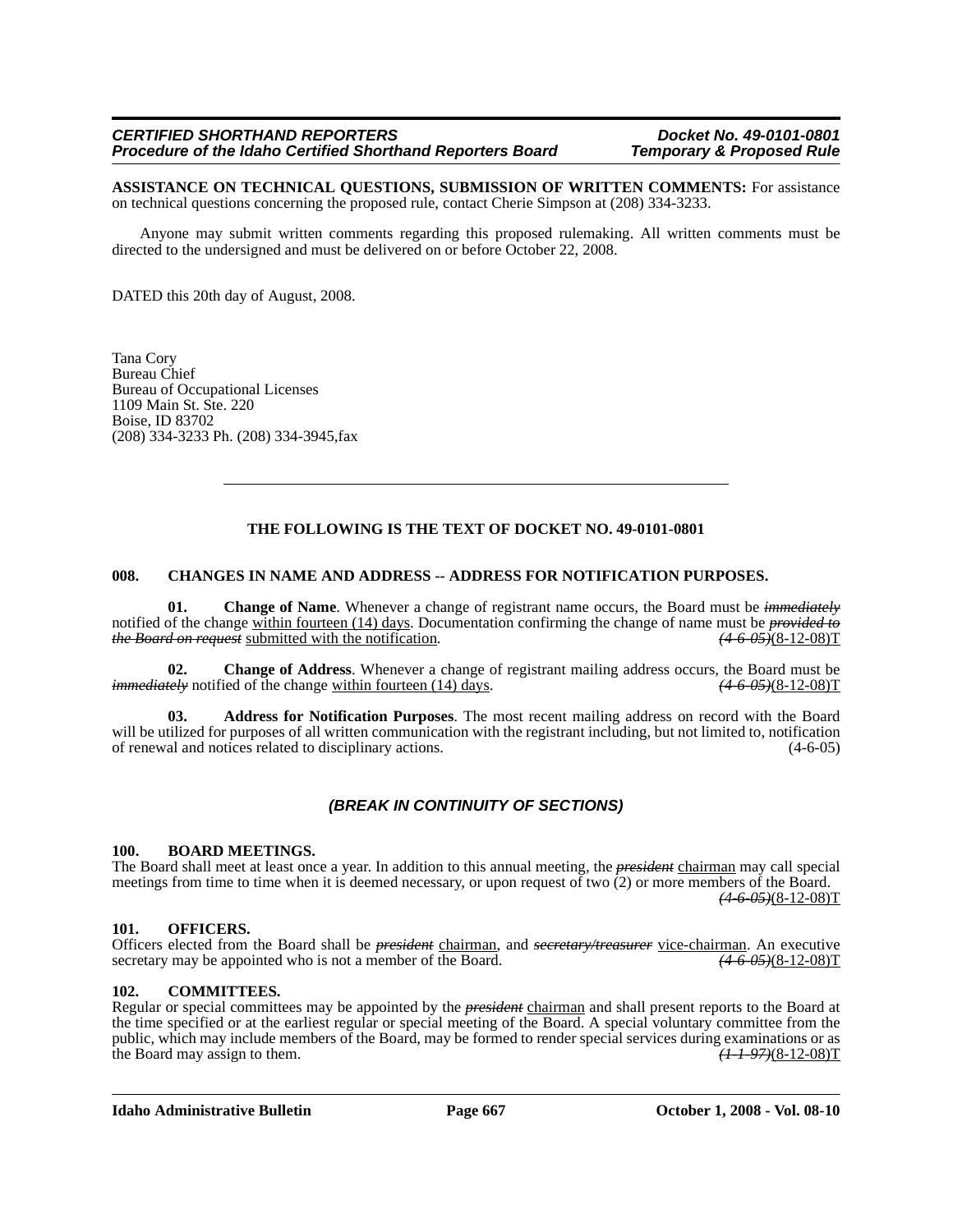**01.** Quorum. A quorum shall be at least three (3) members of the Board legally holding office at the time of meeting. The board *president* chairman shall not vote except to break a tie. *(4-6-05)*(8-12-08)T

**02. Certificates**. Certificates of registration shall be issued to each certified shorthand reporter, as prescribed by the *Act* Title 54, Chapter 31, on forms adopted by the Board. Certificates shall be displayed by certified shorthand reporters in their place of business. A new certificate may be issued by the Board to replace one lost, destroyed, or mutilated upon receipt of a replacement fee of ten dollars (\$10). Each certificate shall bear an individual number as assigned to that particular C.S.R. by the Board. *(1-1-97)*(8-12-08)T

# **103. -- 19924. (RESERVED).**

| <u>125.</u> |            | FEES (RULE 125).<br>Fees are established in accordance with Section 54-3110. Idaho Code as follows:                                                        | $(8-12-08)T$ |
|-------------|------------|------------------------------------------------------------------------------------------------------------------------------------------------------------|--------------|
|             | <u>01.</u> | <b>Application Fee.</b> Application Fee (Certificate/Temporary Permit) -- Fifty dollars (\$50).                                                            | $(8-12-08)T$ |
|             | 02.        | <b>Examination Fee.</b> Examination-Reexamination Fee -- Fifty dollars (\$50).                                                                             | $(8-12-08)T$ |
|             | <u>03.</u> | <b>Annual Renewal Fee.</b> Renewal Fee (Certificate/Temporary Permit) -- Seventy-Five dollars (\$75).                                                      | $(8-12-08)T$ |
|             | 04.        | <b>Reinstatement Fee.</b> Reinstatement Fee -- Twenty-Five dollars (\$25).                                                                                 | $(8-12-08)T$ |
|             | 05.        | <b>Examination Preparation Materials.</b> Examination Preparation Materials -- Twenty dollars (\$20)                                                       | $(8-12-08)T$ |
|             | 06.        | <b>Refund of Fees.</b> No refund of fees shall be made to any person who has paid such fees for<br>application, examination or reinstatement of a license. | $(8-12-08)T$ |

**126. -- 149. (RESERVED).**

# **150. RENEWAL OF LICENSE (RULE 150).**

**01. Expiration Date**. All licenses expire and must be renewed annually on forms approved by the Board in accordance with Section 67-2614, Idaho Code. A license not renewed will be cancelled in accordance with Section 67-2614, Idaho Code. (8-12-08)T

**02. Reinstatement**. Any license cancelled for failure to renew may be reinstated in accordance with Section 67-2614, Idaho Code. (8-12-08)T

# **151. -- 199. (RESERVED).**

# **200. APPLICATION PROCEDURES.**

Applications for registration shall be. (7-1-93)

**01.** Prescribed Forms. Filed on a form or forms prescribed by the Board. (1-1-97)

**02. Filing Location**. Filed at the Boise office of the Board, accompanied by the required application  $f^*$  fee.  $(1-1-97)$ 

**03. Filing Deadline**. Received by the Board, not less than thirty (30) days prior to the date of examination.  $(1-1-97)$ 

**04. Incomplete Application**. An application which is not fully completed by the applicant need not be considered or acted upon by the Board and shall be returned to the applicant *by the executive secretary* with a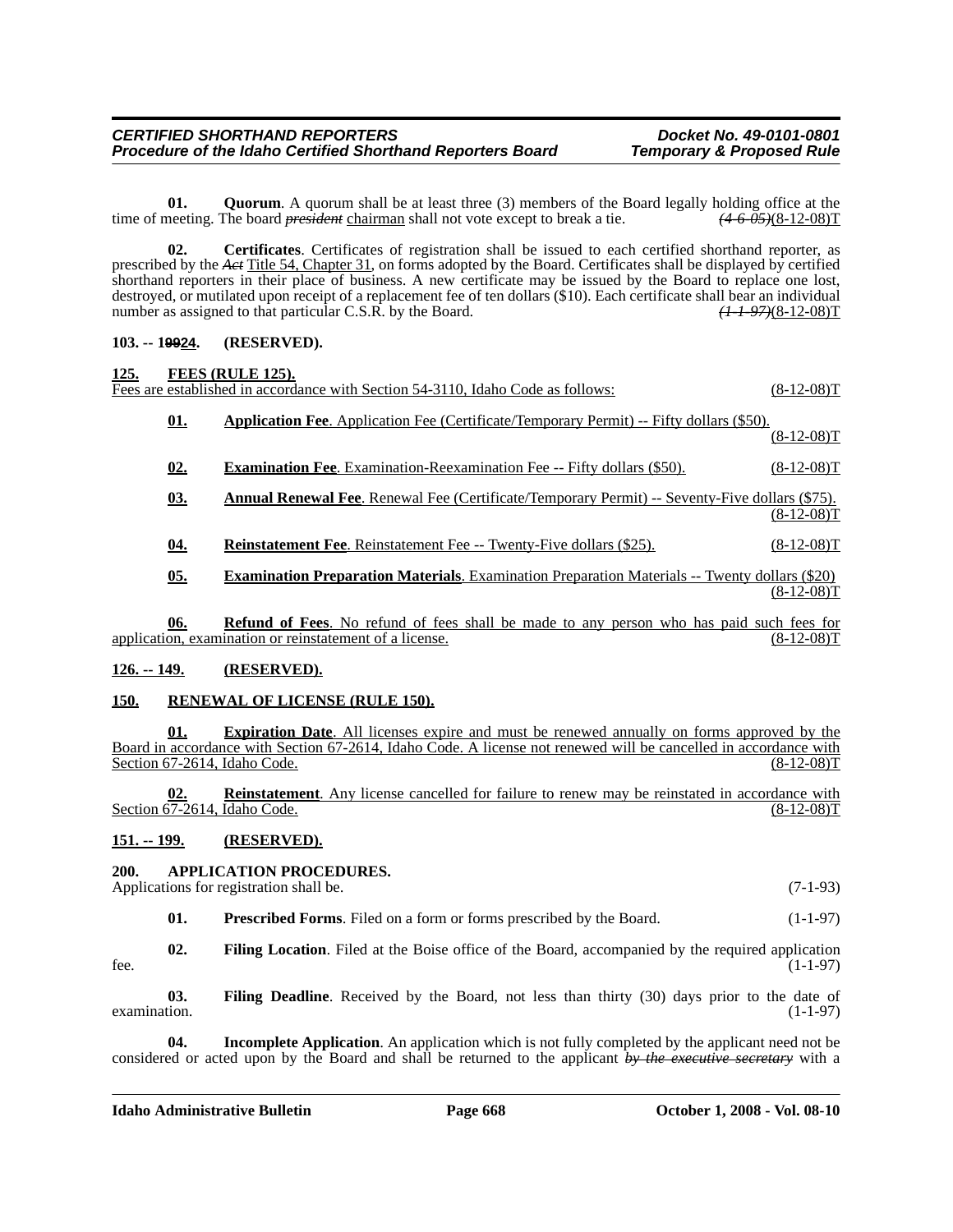#### *CERTIFIED SHORTHAND REPORTERS Docket No. 49-0101-0801 Procedure of the Idaho Certified Shorthand Reporters Board*

statement of the reason for return. *(1-1-97)***(8-12-08)T** 

**05. Lack of Activity**. Applications on file with the Board where an applicant has failed to respond to a Board request or where the applications have lacked activity for twelve (12) consecutive months shall be deemed denied and shall be terminated upon thirty (30) days written notice unless good cause is established to the Board.

 $(8-12-08)T$ 

# **201. -- 299. (RESERVED).**

#### **300. EXAMINATIONS.**

| 01. | <b>Examination Process.</b> |  |  |
|-----|-----------------------------|--|--|
|     |                             |  |  |

**a.** Late applicants shall not be admitted to the examination room. (1-1-97)

**b.** Picture identification shall be shown by all applicants before taking an examination. (4-6-05)

**c.** Examinees are forbidden to receive any unauthorized assistance during the examination. Communication between examinees or possession of unauthorized material or devices during the examination is strictly prohibited. (1-1-97)

**d.** Only scheduled examinees, Board members, *the executive secretary* and authorized personnel shall ted to the examination room.  $\left(1 + \frac{197}{812 - 08}\right)T$ be admitted to the examination room.

# **02.** Scope of Examination. (7-1-93)

**a.** The complete examining procedure for certification as a certified shorthand reporter consists of two (2) sections. The first section is the written examination covering subjects as are ordinarily given in a school of court reporting and which are common to all fields of practice. The second section is the skills portion which shall consist of the following "takes" and speeds. (1-1-97)

|  | Question and Answer -- Two hundred twenty-five (225) words per minute. | $(1-1-97)$ |
|--|------------------------------------------------------------------------|------------|
|--|------------------------------------------------------------------------|------------|

- ii. Jury Charge -- Two hundred (200) words per minute. (1-1-97)
- iii. Literary -- One hundred eighty  $(180)$  words per minute.  $(1-1-97)$

iv. Density of Exam -- The syllabic content of the dictated exam shall be one point four (1.4). (7-1-93)

**b.** Examination prepared and graded by the National Court Reporters Association (NCRA) may be the Board. (1-1-97) used by the Board.

**c.** The examination is the same for all applicants. (7-1-93)

**d.** The examining committee which shall consist of the three C.S.R. Board members, shall inform ts of the approximate time allowed for typing the skills portion of the examination. (1-1-97) applicants of the approximate time allowed for typing the skills portion of the examination.

|  |  | These "takes" can be passed individually for the Idaho examination. | $(4-6-05)$ |
|--|--|---------------------------------------------------------------------|------------|
|--|--|---------------------------------------------------------------------|------------|

| 03. | <b>Grading.</b> | $(7-1-93)$ |  |
|-----|-----------------|------------|--|
|-----|-----------------|------------|--|

Each applicant must attain a grade of seventy-five percent (75%) or above to pass the written examination and ninety-five percent (95%) or above in each "take" to pass the skills portion. (1-1-97)

**b.** Every applicant receiving a grade of less than seventy-five percent (75%) in the written examination shall be deemed to have failed such examination and shall have the application denied without prejudice. (1-1-97)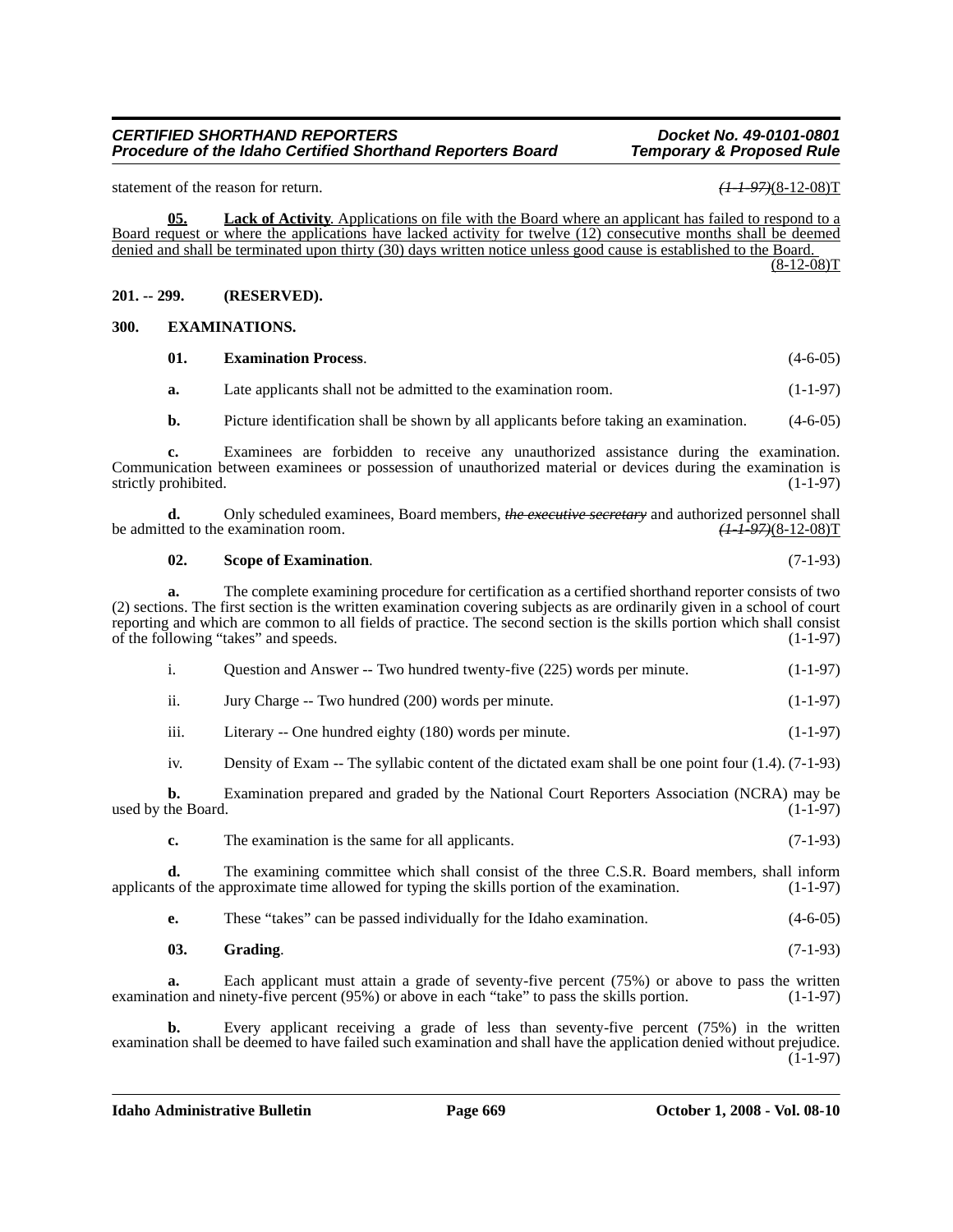**c.** Every applicant receiving a grade of less than ninety-five percent (95%) in each "take" shall be deemed to have failed such examination and shall have the application denied without prejudice. (1-1-97)

**d.** An applicant failing either the written section, or the skills portion, and having filed a new application for examination, shall be required to take and pass within a two-year period only the section for which a failing grade was received.  $(1-1-97)$ failing grade was received.

# **04. Inspection of Examination**. (7-1-93)

**a.** An applicant who fails to obtain a passing grade in the skills portion may inspect his/her examination papers at such times and locations as may be designated by the Board. Inspection of such examination papers shall be permitted within a thirty (30) day period after receipt of notice by the applicant of his/her failure to pass the examination.  $(1-1-97)$ 

**b.** At the time of inspection no one other than the examinee or his/her attorney and a representative of d shall have access to such examination papers.  $(1-1-97)$ the Board shall have access to such examination papers.

# **05. Inspection Review**. (7-1-93)

**a.** Within thirty (30) days after the date notice of the results of the examination has been mailed to him/her, an applicant who was unsuccessful in the examination may petition the Board for a review of his/her examination papers. (1-1-97) examination papers.

**b.** The petition for review shall be made in writing stating the reason for such review and citing the tems against which the request is directed. (7-1-93) item or items against which the request is directed.

**c.** The Board shall, upon receiving such petition for review, conduct a hearing at the next scheduled eeting. (1-1-97) Board meeting.

**06. Retention of Examinations**. The Board shall retain for at least six (6) months, all examination papers and notes submitted by applicants. (1-1-97)

# **301. -- 399. (RESERVED).**

# **400. TEMPORARY** *CERTIFICATION* **PERMIT.**

#### **01. Eligibility**. (7-1-93)

**a.** Any one (1) or more of the following shall be considered as minimum evidence that the applicant is qualified to hold a temporary certificate:  $(7-1-93)$ 

i. Hold a National Court Reporters Association (NCRA) merit certificate; (7-1-93)

ii. Hold a Certificate of Registered Professional Reporter (RPR) issued by the National Court (Association (NCRA); (7-1-93) Reporter Association (NCRA);

iii. Hold a Certified Shorthand Reporter certificate in good standing from another state; (7-1-93)

iv. Hold a diploma or certificate of completion of all requirements to graduate from a National Court Reporter Association (NCRA) approved school; (7-1-93)

v. Has otherwise demonstrated his/her proficiency by a certificate from an agency from another state.  $(1-1-97)$ 

**b.** The applicant shall in addition. (7-1-93)